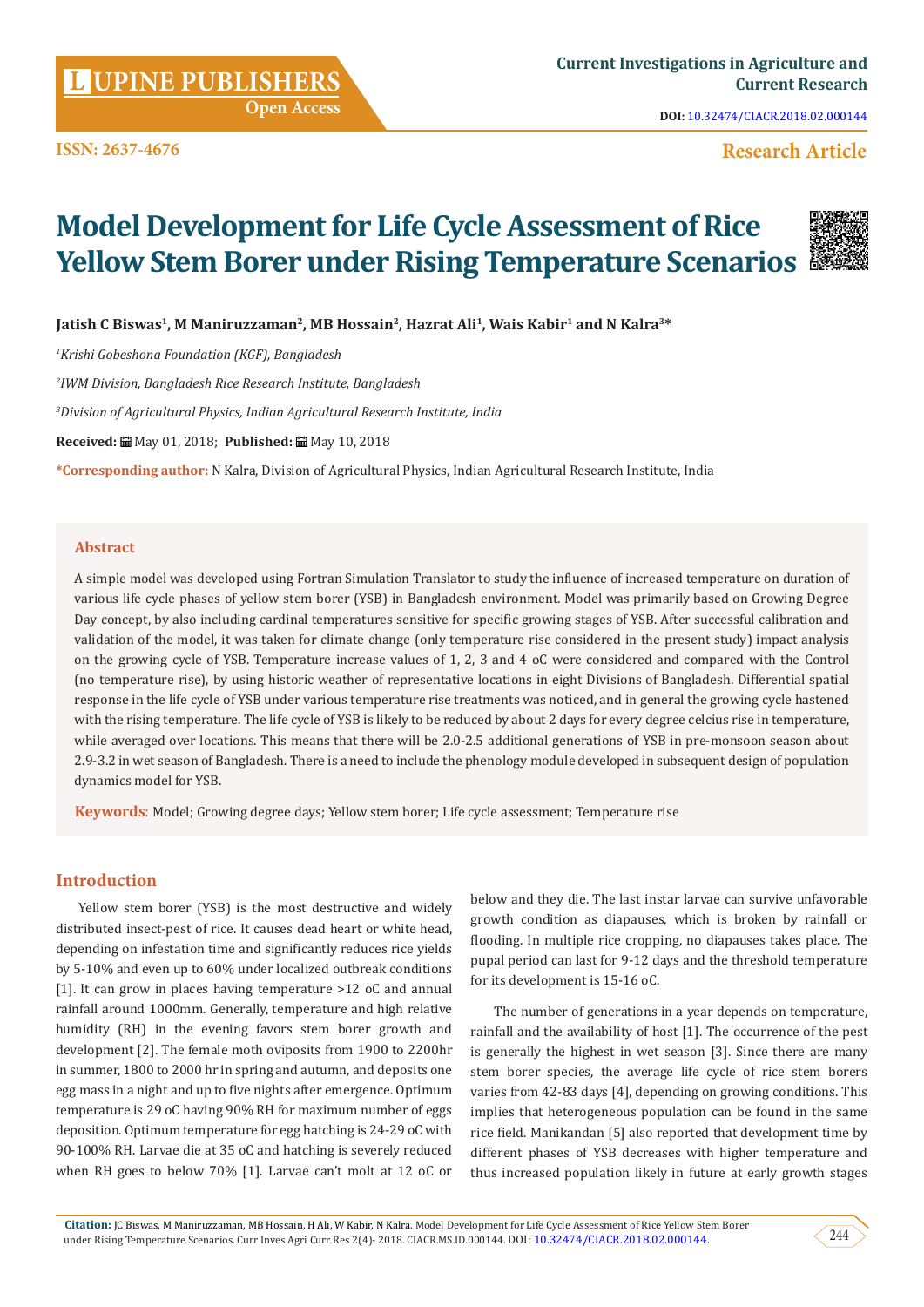of rice crop. However, no such data is available in Bangladesh. Keeping the acute problem of YSB in Bangladesh, the present study was undertaken to develop a simple phenology-based) model to assess the life cycle of YSB in two major growing seasons of rice and subsequent taking it to evaluate the effect of rising temperature on growth cycle of rice yellow stem borer in representative locations of eight Divisions of Bangladesh.

# **Materials and Methods**

#### **Model description**

Model for assessing the phenology of yellow stem borer was written in Fortran Simulation Translator and the compiler used is FSTWin 4.12 [6]. This model will subsequently be used to develop population dynamics model for YSB in rice-based cropping systems prevalent in Bangladesh. Growing degree days (GDD) concept was used for this purpose, with base temperature assumed as 15 degree Celsius, below which growth and development activity in the life cycle of YSB does not take place. Each day, average temperature (mean of maximum and minimum temperatures) minus the base temperature is integrated over the growing cycle, and subsequently the development stage is achieved when critical value for attainment of a particular stage is crossed.

In the INITIAL phase, the GDD is taken as zero, which is read one time during running of the model

*INCON GDDI, initial value of GDD = 0.*

In the DYNAMIC phase, the program is executed daily till the FINISH Condition is achieved.

*DAS, days after start of simulation = INTGRL (ZERO, RDAS)*

*PARAM RDAS, day increment rate = 1.*

The development stage can be expressed in development stage (0-1), but in the present study not used for development stage identification, which we will use in further design of population dynamics model in coming times.

*DVS, development stage = INTGRL (ZERO, DVR)*

 *DVR, rate of development stage increase, Arbitrary Function Generator- a well defined FST function=AFGEN (DVRT, DAVTMP)*

Since the age of male is relatively lower than the age of the female, so the computation is done separately as indicated below:

*\*FOR FEMALE*

*FUNCTION DVRT = -10.,0., 0.,0.,15.,0.,35.,0.03325,40.,0.0415*

*\*FOR MALE*

*FUNCTION DVRT = -10.,0., 0.,0.,15.,0.,35.,0.0342,40.,0.0426*

Base temperature below which the activities do not take place, degree celcius, is given as under:

 *PARAM TBASE=15.*

Reading of weather data, on daily time step, is read through external file, as per well defined format for FST compiler, as given below:

 *WEATHER WTRDIR='c:\WEATHER\';CNTR='GAZI';ISTN=1;I-YEAR=200*

Where, various climatic elements are used as below:

RDD is solar radiation in J/m2/day

 *DTR = RDD*

 TMMX is daily maximum temperature; COTEMP is the climate change, temperature rise switch for evaluating the impact of temperature rise on the phenological development of the life cycle of YSB. TMMN is daily minimum temperature.

*DTMAX = TMMX+COTEMP*

 *DTMIN = TMMN+COTEMP*

 *DAVTMP, average temperature (derived parameter) = 0.5\* (DTMAX + DTMIN)*

 *DDTMP, day time average temperature, derived parameter = DTMAX - 0.25\* (DTMAX-DTMIN)*

COTEMP is temperature rise/fall switch

*PARAM COTEMP = 0.*

*DTEFF, effective temperature after deducting the base temperature = AMAX1(0., DAVTMP-TBASE)*

SVP, is saturated vapor pressure in mbar, calculated from temperature (derived value)

*SVP = 6.11\*EXP (17.4\*DAVTMP/(DAVTMP+239.1))/10.*

VP is Actual vapor Pressure, mbar, an input for running of the model

#### *AVP = VP*

RH is relative humidity, expressed in %, derived from the vapor pressure as below:

#### *RH = AVP/SVP\*100.*

In the present study, only temperature and relative humidity effects are undertaken for computation of the phonological stages of the life cycle of YSB, although we have described the other climatic elements as part of the FST compiler, but the other parameters will also be used in deriving the population dynamics model, which we will take up in later course of time.

Since the development stages of YSB are influenced by relative humidity also, so we have to introduce the correction factor for including the effect of humidity, as below:

**Citation:** JC Biswas, M Maniruzzaman, MB Hossain, H Ali, W Kabir, N Kalra. Model Development for Life Cycle Assessment of Rice Yellow Stem Borer under Rising Temperature Scenarios. Curr Inves Agri Curr Res 2(4)- 2018. CIACR.MS.ID.000144. DOI: [10.32474/CIACR.2018.02.000144](http://dx.doi.org/10.32474/CIACR.2018.02.000144). 245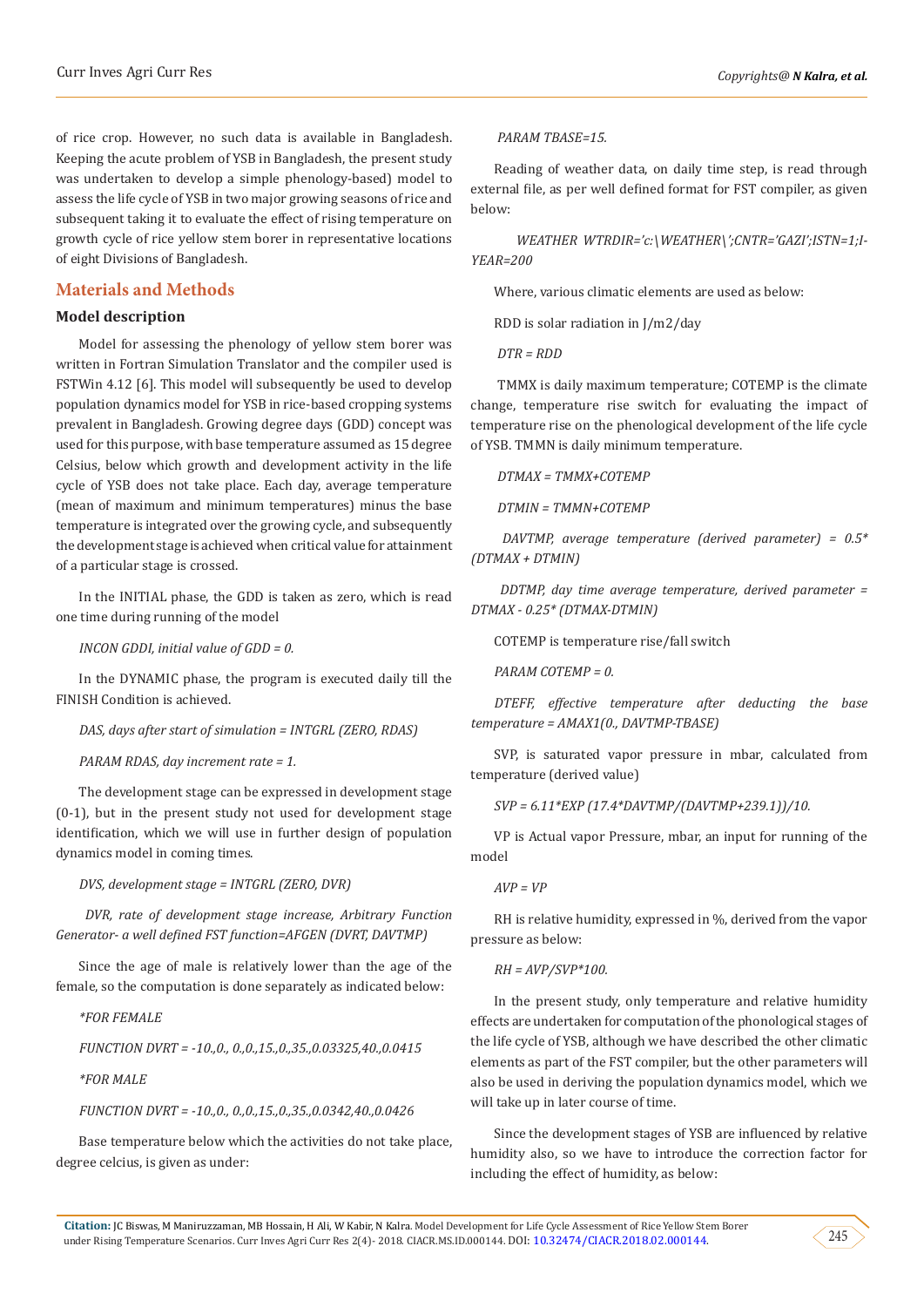*DAVTMPCF, RH induced temperature correction = DAVTMP\*CFRH*

 *TMPEFF=DAVTMPCF-TBASE*

CFRH is the Correction Factor for relative humidity for judging temperature is computed as below: i.e. during hatching (CFRHH) and larva formation (CFRHL) stages, computed as below:

 *CFRH, correction factor for RH=INSW (GDD-EGHATCH, CFRHH, DUM11)*

 *DUM11=INSW (GDD-979.9,CFRHL,1.)*

*Where INSW is FST Function, if GDD<979.9, then CFRHHD is taken and otherwise DUM11*

 *CFRHH=AFGEN (CFRHHT, RH)*

 *CFRHL=AFGEN (CFRHLT, RH)*

 *FUNCTION CFRHHT=50.,0.9,60.,0.9,75.,1.,90.,1.1*

 *FUNCTION CFRHLT=50.,0.95,60.,0.95,75.,1.,90.,1.05*

 *WDS, wind speed in m/sec = WN*

 *RRAIN, daily rainfall in mm = RAIN*

 *TRAIN, total rainfall in mm = INTGRL (ZERO, RRAIN)*

GDD is growing degree days, expressed in degree Celsius-days, is calculated as below:

*GDD=INTGRL (GDDI, TMPEFF)*

On the basis of literature search from the published literature, the growing degree days for various stages were computed and used in development of the model, and is described as below:

EGHATCH is the thermal degree days requirement for egg hatch, is as below:

*PARAM EGHATCH=119.7*

INSTAR1 is thermal degree days for end of first instar 1 stage

*PARAM INSTAR1=224.9*

INSTAR2 is thermal degree days for end of second instar stage

*PARAM INSTAR2=317.0*

INSTAR3 is thermal degree days for end of third instar stage

*PARAM INSTAR3=438.7*

INSTAR4 is thermal degree days for end of fourth instar (larva) stage

*PARAM INSTAR4=550.3*

PUPA, is thermal degree days for end of pupa stage

PARAM PUPA=662.452

ADULT LONGIVITY is thermal degree days for end of adult longevity, which is different for male/female, For Male=741.484 and Female=773.538, depending upon the defined parameter SEX

*ADULT=INSW (SEX-1.05, FEMALE, MALE)*

*\*SEX=1. For female and 2. For male*

 *PARAM SEX=2.*

*PARAM MALE, growing degree days for male = 741.484*

*PARAM FEMALE, growing degree day for female = 773.538*

Critical temperature above which the egg hatching stops is defined as below:

*DEATH=REAAND (EGHATCH-GDD, DTMAX-40.)*

HATMI, minimum temperature below which the Hatching stops, is defined as below

*PARAM HATMIN=15.*

*DEATH1=REAAND (EGHATCH-GDD, HATMIN-DTMIN)*

LATMIN, minimum temperature below which larval growing stages stop, and is given as under:

*PARAM LATMIN=12.*

*DEATH2=INSW (GDD-EGHATCH,0.,REAAND(INSTAR4-GDD,LAT-MIN-DTMIN))*

REAAND is FST Function, which will be 1 when both the variables within parenthesis are greater than zero; otherwise the value will be 0.

Duration of various stages is computed as below:

EGHATCHD is egg hatch duration, in days and computed as below:

*EGHATCHD=INTGRL (ZERO, DUM1)*

 *DUM1=INSW (EGHATCH-GDD,0.,1.)*

INSTAR1D is INSTAR1 Termination Day

*INSTAR1D=INTGRL (ZERO, DUM2)*

*DUM2=INSW (INSTAR1-GDD, 0.,1.)*

INSTAR2D is INSTAR2 Termination Day

*INSTAR2D=INTGRL (ZERO, DUM3)*

*DUM3=INSW (INSTAR2-GDD, 0.,1.)*

INSTAR3D is INSTAR3 Termination Day

 *INSTAR3D=INTGRL (ZERO, DUM4)*

*DUM4=INSW (INSTAR3-GDD, 0.,1.)*

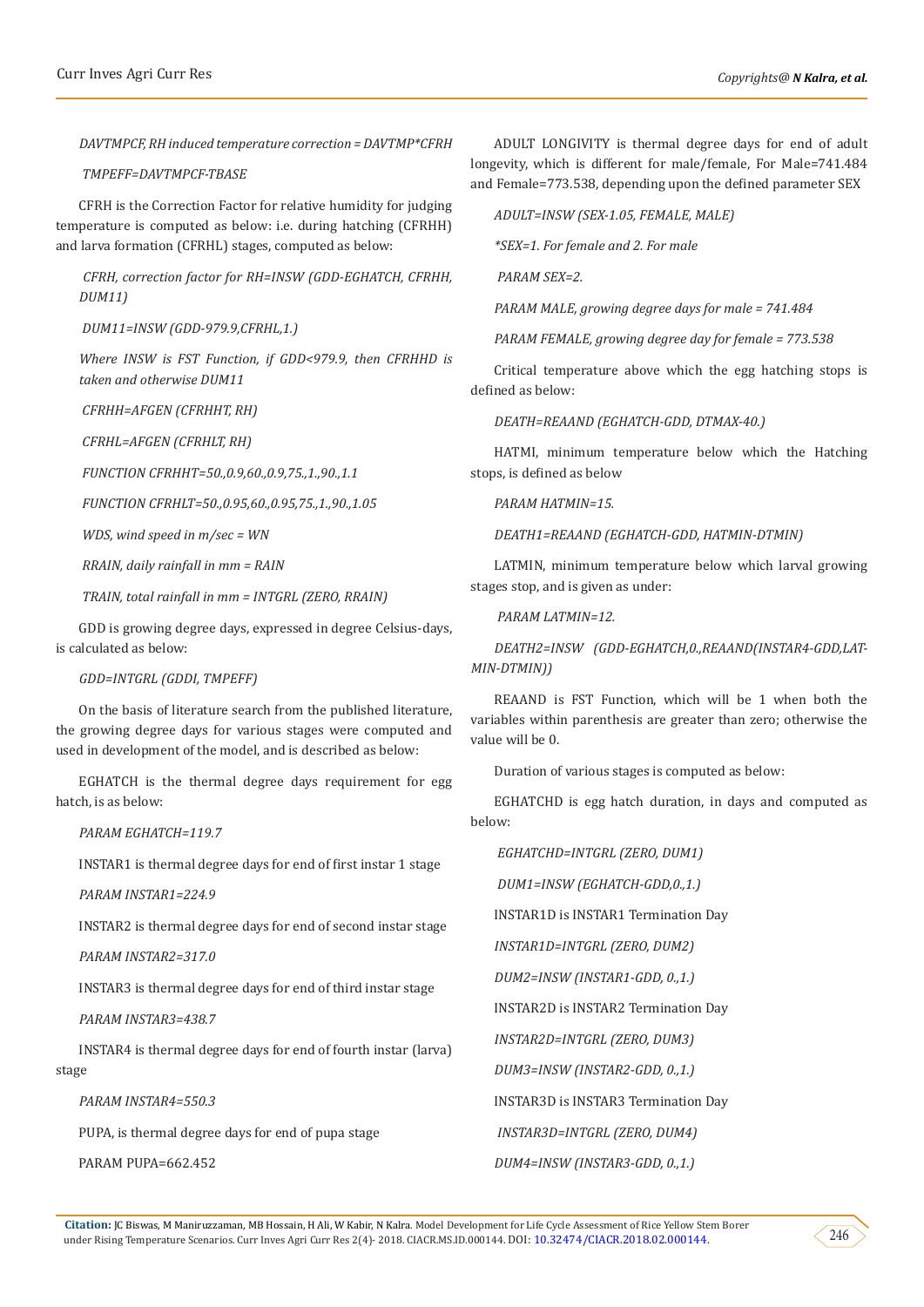INSTAR4D is INSTAR4 Termination Day *INSTAR4D=INTGRL (ZERO, DUM5) DUM5=INSW (INSTAR4-GDD, 0.,1.)* PUPAD is PUPA Stage Termination Day *PUPAD=INTGRL (ZERO, DUM6) DUM6=INSW (PUPA-GDD,0.,1.)* ADULTD is Adult Life End Day  *ADULTD=INTGRL (ZERO, DUM7) DUM7=INSW (ADULT-GDD, 0.,1.)* Stop of Run Condition is as under: *FINISH DEATH > 0.95*

*FINISH GDD> 775.*

Integration conditions for running of the program are as under:

*TIMER STTIME = 360., FINTIM = 600., DELT = 1., PRDEL = 1.*

*TRANSLATION\_GENERAL DRIVER='EUDRIV'*

*PRINT DAY, DOY, DVS, RH, AVP, SVP, WDS, TRAIN, GDD, DAVTMP, DAVTMPCF, ADULTD, PUPAD*

In the TERMINAL stage, the final values at the stop of model run can be written in an external file:

*CALL SUBWRI (TIME, COTEMP, EGHATCHD, INSTAR1D, INSTAR2D, INSTAR3D, INSTAR4D, PUPAD, ADULTD)*

#### *END*

Reruns options for evaluating the impact of temperature rise on the development stages of the YSB can be run through this given below procedure:

*PARAM COTEMP=1. END PARAM COTEMP=2. END STOP*

#### **Experimental**

Growing degree days for attainment of various growing stages in the life cycle of YSB were collated from the published literature in this region. The model was calibrated with 2003 weather data of Bhola district of Bangladesh against the findings of Manikandan [5] at 30 oC. After model calibration, it was subsequently taken to climate change window, temperature rise only considered in the present study. Eight divisions (Dhaka, Mymensingh, Rajshahi, Rangpur, Sylhet, Khulna, Chittagong and Barisal) of Bangladesh were taken and one representative location was chosen from each division and historic weather data of 35 years were taken for running of the model and the duration of each development stage was computed and compared amongst temperature rising conditions. In the present study, daily temperature rise from 1-4 oC were considered for two growing seasons, Aus rice season i.e. premonsoon (April to June) and Aman Rice season i.e. Monsoon (late June to November) of Bangladesh.



#### **Results and Discussion**

During the test period, minimum temperature averaged 26±0.115 and maximum temperature around 31±0.32, with the average temperature around 30 oC, which was used for calibration and validation of the model, and the model performed satisfactorily well, through nice agreement between observed and simulated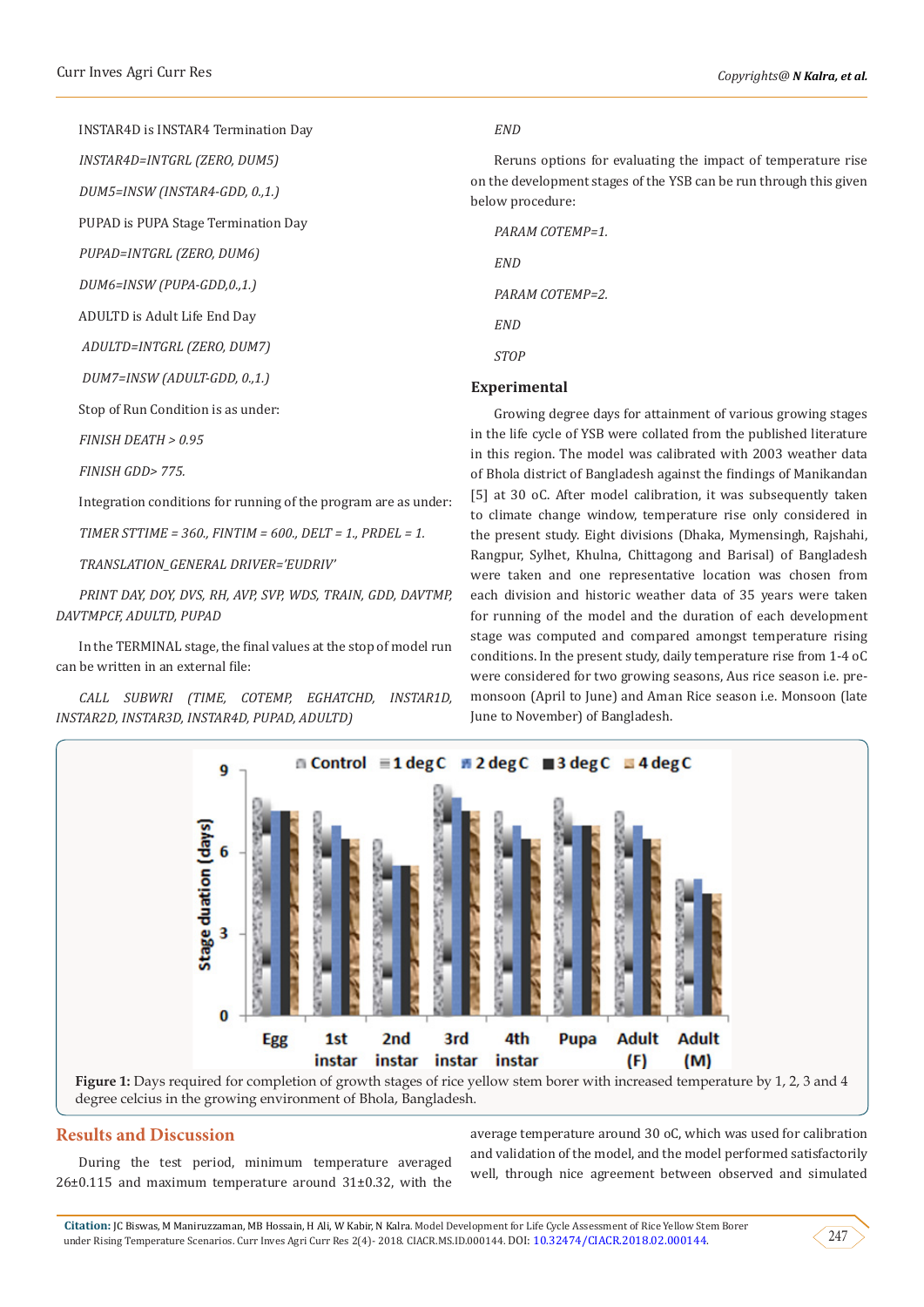results (Table 1). Depending on growth stages, the percent deviations were within the limit of model errors. The application of model for specific years of Bhola district showed that the growth stages of rice yellow stem borer (YSB) were decreasing (Figure 1) by about 1.76 days per degree rise in temperature (Y=1.7X+54.6; R2=0.932). This indicated that YSB is likely to infest more rice

plants in future under increased temperature conditions. Ramya [7] also reported that YSB would likely to develop faster, oviposit early and thus enhanced population build up than expected. There are reports that temperature increase by 2oC may cause 1-5 times additional life cycles of insects in a season [8].

**Table 1:** Validation of various growth phases (days) of rice yellow stem borer.

| <b>Stage</b> | Egg | $1st$ instar | $2nd$ instar | $3rd$ instar | $4th$ instar | Pupa | Adult (F) | Adult (M) |
|--------------|-----|--------------|--------------|--------------|--------------|------|-----------|-----------|
| Observed     | 7.8 |              | כ.כ          | כ. /         |              | 7.3  |           | ن.ر.      |
| Simulated    |     |              | 0.1          |              | כ. /         |      | ה. '      |           |
| % deviation  | 3.2 |              | 10.9         | 6.7          | 7. 1         | 10.3 | 7.1       | $-4.8$    |

Results, from represented locations in the eight Divisions of Bangladesh, showed that growth stage of YSB varied depending on season (Table 2). In Aus pre-monsoon season, life cycle of YSB would likely to be completed within 47-53 days, depending on locations and temperature rise from 1-4 degree celcius. Similarly in Aman wet season, it would about 45-50 days for temperature rice from 1-4 degree celcius. However, under the Control (no temperature rise) condition, it requires around 52 days for T. Aman and 55 days for Aus. Our findings indicate that growth cycle of YSB is likely to decrease by 2.04 days per degree rise in temperature

in the Aus season and 1.70 days in T. Aman season (Figure 2). Similar results were reported by Manikandan [5]. Generally, insect population build up depends on favorable weather conditions and availability of host. So, there will be ups and downs in the peak build ups in a cropping season [9]. Although model data needs to be cautiously adopted, it clearly showed that with climate change impact the infestation of YSB would be increased, which might be cause of yield reduction, if not proper management is taken at the right time [10].



**Figure 2:** Total life cycle duration of yellow stem borer as influenced by temperature rise during Aus and T. Aman, season (averaged over eight Divisions of Bangladesh).

| Table 2: Developmental phases (in days) of rice yellow stem borer as influenced by temperature rise in different growing seasons. |  |  |  |  |  |  |  |
|-----------------------------------------------------------------------------------------------------------------------------------|--|--|--|--|--|--|--|
|                                                                                                                                   |  |  |  |  |  |  |  |

| Temperature rise (°C) |                 |                 |                   |                 |                 |  |  |  |  |
|-----------------------|-----------------|-----------------|-------------------|-----------------|-----------------|--|--|--|--|
|                       | $\mathbf{0}$    |                 | $\mathbf{\Omega}$ | 3               | 4               |  |  |  |  |
| T. Aus                |                 |                 |                   |                 |                 |  |  |  |  |
| Egg development       | $9.25 \pm 0.71$ | $9.25 \pm 0.71$ | $9.00 \pm 0.76$   | $9.00 \pm 0.76$ | $8.88 \pm 0.64$ |  |  |  |  |
| First instar          | $7.63 \pm 0.74$ | $7.13 \pm 0.64$ | $7.13 \pm 0.35$   | $6.75 \pm 0.46$ | $6.38 \pm 0.52$ |  |  |  |  |
| Second instar         | $6.38 \pm 0.52$ | $6.25 \pm 0.46$ | $6.13 \pm 0.64$   | $5.75 \pm 0.46$ | $5.63 \pm 0.52$ |  |  |  |  |
| Third instar          | $8.50 \pm 0.53$ | $8.13 \pm 0.64$ | $7.63 \pm 0.52$   | $7.50 \pm 0.53$ | $7.25 \pm 0.46$ |  |  |  |  |
| Fourth instar         | $7.50 \pm 0.53$ | $7.38 \pm 0.52$ | $7.13 \pm 0.64$   | $6.75 \pm 0.46$ | $6.63 \pm 0.52$ |  |  |  |  |
| Larva                 | $30.0 \pm 1.70$ | $28.9 \pm 1.60$ | $28.0 \pm 1.30$   | $26.8 \pm 1.20$ | $25.9 \pm 1.50$ |  |  |  |  |

**Citation:** JC Biswas, M Maniruzzaman, MB Hossain, H Ali, W Kabir, N Kalra. Model Development for Life Cycle Assessment of Rice Yellow Stem Borer under Rising Temperature Scenarios. Curr Inves Agri Curr Res 2(4)- 2018. CIACR.MS.ID.000144. DOI: [10.32474/CIACR.2018.02.000144.](http://dx.doi.org/10.32474/CIACR.2018.02.000144) 248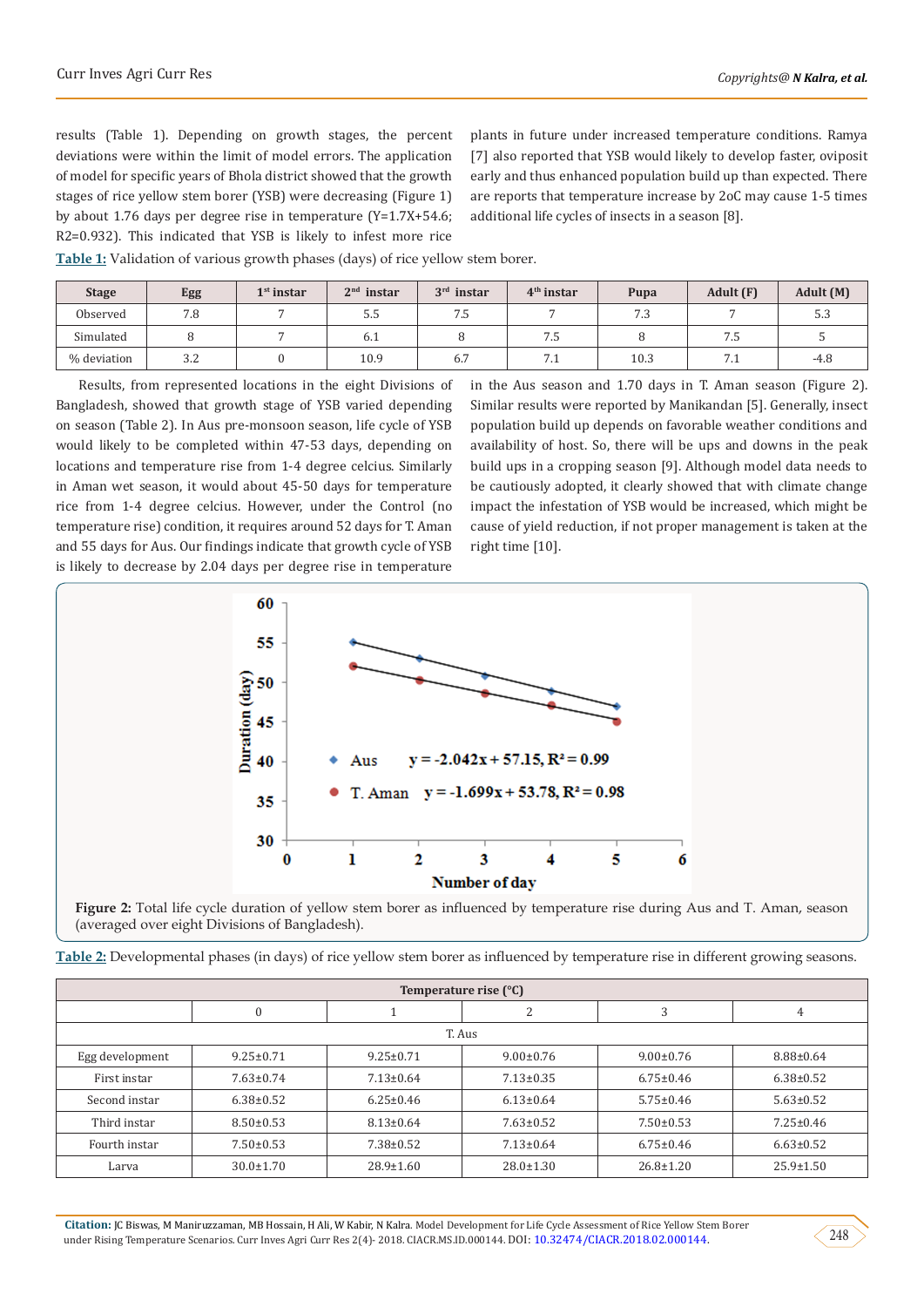| Pupa             | $8.00 \pm 0.53$ | $7.25 \pm 0.46$ | $7.13 \pm 0.35$ | $6.63 \pm 0.74$ | $6.25 \pm 0.46$ |  |  |  |  |
|------------------|-----------------|-----------------|-----------------|-----------------|-----------------|--|--|--|--|
| Female longevity | $7.88 \pm 0.35$ | $7.75 \pm 0.46$ | $6.75 \pm 0.46$ | $6.50 \pm 0.53$ | $6.00 \pm 0.53$ |  |  |  |  |
| Male longevity   | $5.88 \pm 0.35$ | $5.50 \pm 0.53$ | $4.75 \pm 0.46$ | $4.75 \pm 0.46$ | $4.38 \pm 0.52$ |  |  |  |  |
| T. Aman          |                 |                 |                 |                 |                 |  |  |  |  |
| Egg development  | $8.19 \pm 0.26$ | $7.88 \pm 0.23$ | $7.81 \pm 0.26$ | $7.69 \pm 0.26$ | $7.19 \pm 0.26$ |  |  |  |  |
| First instar     | $7.25 \pm 0.46$ | $6.88 \pm 0.35$ | $6.75 \pm 0.46$ | $6.25 \pm 0.46$ | $6.00 \pm 0.23$ |  |  |  |  |
| Second instar    | $6.13 \pm 0.35$ | $5.88 \pm 0.35$ | $5.63 \pm 0.52$ | $5.50 \pm 0.53$ | $5.50 \pm 0.53$ |  |  |  |  |
| Third instar     | $8.13 \pm 0.64$ | $7.94 \pm 0.18$ | $7.63 \pm 0.52$ | $7.50 \pm 0.53$ | $7.25 \pm 0.46$ |  |  |  |  |
| Fourth instar    | $7.50 \pm 0.53$ | $7.25 \pm 0.46$ | $7.13 \pm 0.35$ | $6.75 \pm 0.46$ | $6.38 \pm 0.52$ |  |  |  |  |
| Larva            | $29.0 \pm 0.76$ | $28.0 \pm 0.76$ | $27.0 \pm 0.76$ | $26.0 \pm 0.76$ | $25.1 \pm 0.64$ |  |  |  |  |
| Pupa             | $7.63 \pm 0.52$ | $7.13 \pm 0.35$ | $7.06 \pm 0.18$ | $6.63 \pm 0.52$ | $6.38 \pm 0.52$ |  |  |  |  |
| Female longevity | $7.25 \pm 0.46$ | $7.38 \pm 0.52$ | $6.75 \pm 0.46$ | $6.88 \pm 0.35$ | $6.50 \pm 0.53$ |  |  |  |  |
| Male longevity   | $5.13 \pm 0.35$ | $5.25 \pm 0.46$ | $4.75 \pm 0.46$ | $4.88 \pm 0.35$ | $4.63 \pm 0.52$ |  |  |  |  |

# **Conclusion**

Yellow stem borer of rice crop is a major concern in Bangladesh. Dead hearts and white heads caused by YSB significantly reduce growth and yield of rice crops, especially in Aus (Pre-monsoon) and T. Aman (Monsoon) seasons. There is a need to understand the phenology i.e. life cycle assessment and population dynamics of YSB in the growing environments of Bangladesh. In the present study, a simple model, as written in Fortran Simulation Translator (FST), was developed to assess the life cycle of YSB. The model was primarily based on growing degree day's concept, by also considering cardinal temperatures for specific phenological/ development growth stages of YSB. The model was successfully validated with the growing environment of Bhola district of Bangladesh. Subsequently, the model was taken to assess the impact of rise in temperature on life cycle of YSB in representative locations of eight Divisions of Bangladesh. The response was spatiotemporally and seasonally variable. The life cycle hastened with the rise in temperature by 1-4 degree celcius. We, in near future, plan to develop a population dynamics model for YSB and to subsequently link it with the rice growth model to evaluate the yield reductions associated with YSB infestations.

# **Acknowledgement**

We greatly acknowledge the support of Krishi Gobeshona Foundation, Dhaka, Bangladesh in conducting this research through CRP-II project.

### **References**

1. [Pathak MD, ZR Khan \(1994\) Insect Pest of Rice: Stem borers. International](http://books.irri.org/9712200280_content.pdf)  [Rice Research Institute, Manila, Philippines, pp. 5-17.](http://books.irri.org/9712200280_content.pdf)

2. [Madhuri G, PC Dash, KK Rout \(2017\) Effect of weather parameters on](https://www.ijcmas.com/6-10-2017/G.%20Madhuri,%20et%20al.pdf) [population dynamics of paddy pests. Intl J Curr Microbiol App Sci 6\(10\):](https://www.ijcmas.com/6-10-2017/G.%20Madhuri,%20et%20al.pdf) [2049-2053.](https://www.ijcmas.com/6-10-2017/G.%20Madhuri,%20et%20al.pdf)

- 3. [Chattopadhyay N, RP Samui \(2003\) Weather based forewarning of stem](http://metnet.imd.gov.in/mausamdocs/154314_F.pdf) borer (*Scirpophaga incertulas*[\) on rice. MAUSAM 54\(3\): 695-704.](http://metnet.imd.gov.in/mausamdocs/154314_F.pdf)
- 4. Srivastava SK, M Salim, A Rehman, A Singh, DK Garg, et al. (2003) Stem borer of rice-wheat cropping system: Status, diagnosis, biology and management. Rice-wheat Consortium Bull. Series. Rice-wheat consortium for the Indo-Gangetic Plains, New Delhi.
- 5. [Manikandan N, JS Kennedy, V Geethalakshmi \(2013\) Effect of elevated](http://www.indjst.org/index.php/indjst/article/view/43615) [temperature on development time of rice yellow stem borer. Indian J Sci](http://www.indjst.org/index.php/indjst/article/view/43615) [Tech 6\(12\): 5563-5566.](http://www.indjst.org/index.php/indjst/article/view/43615)
- 6. Rappoldt C, DW G van Kraalingen (1996) Introduction and Reference Manual. The Fortran Simulation Translator, FST version 2.0. Quantitative Approaches in System Analysis.
- 7. [Ramya M, JS Kennedy, VG Lakshmi, A Lakshmana, N Manikandan,](http://www.bioforsk.no/ikbViewer/Content/100956/15_TB_Pest.pdf) [et al. \(2012\) Impact of elevated temperature on major pests of rice.](http://www.bioforsk.no/ikbViewer/Content/100956/15_TB_Pest.pdf) [CLIMARICE Technical Brief No. 10, p. 6.](http://www.bioforsk.no/ikbViewer/Content/100956/15_TB_Pest.pdf)
- 8. [Yamamura K, K kiritani \(1998\) A simple method to estimate the](https://www.jstage.jst.go.jp/article/aez1966/33/2/33_2_289/_article) [potential increase in the number of generations under global warming](https://www.jstage.jst.go.jp/article/aez1966/33/2/33_2_289/_article) [in temperate zones. Appl Ent Zool 33\(2\): 289-298.](https://www.jstage.jst.go.jp/article/aez1966/33/2/33_2_289/_article)
- 9. [Rana R, G Singh, AK Tanwar, R Kumar \(2017\) Effect of weather parameters](http://www.entomoljournal.com/archives/?year=2017&vol=5&issue=3&part=A&ArticleId=1781) [on the infestation of yellow stem borer,](http://www.entomoljournal.com/archives/?year=2017&vol=5&issue=3&part=A&ArticleId=1781) *Sirpophaga incertulas* Walker in [basmati rice. J Entom Zoology Studies 5\(3\): 24-27.](http://www.entomoljournal.com/archives/?year=2017&vol=5&issue=3&part=A&ArticleId=1781)
- 10. [Bale J, Masters G \(2002\) Herbivory in global climate change research:](https://onlinelibrary.wiley.com/doi/abs/10.1046/j.1365-2486.2002.00451.x) [direct effects of rising temperature on insect herbivores. Journal of](https://onlinelibrary.wiley.com/doi/abs/10.1046/j.1365-2486.2002.00451.x) [Global Change Biology 8\(1\): 1-16.](https://onlinelibrary.wiley.com/doi/abs/10.1046/j.1365-2486.2002.00451.x)